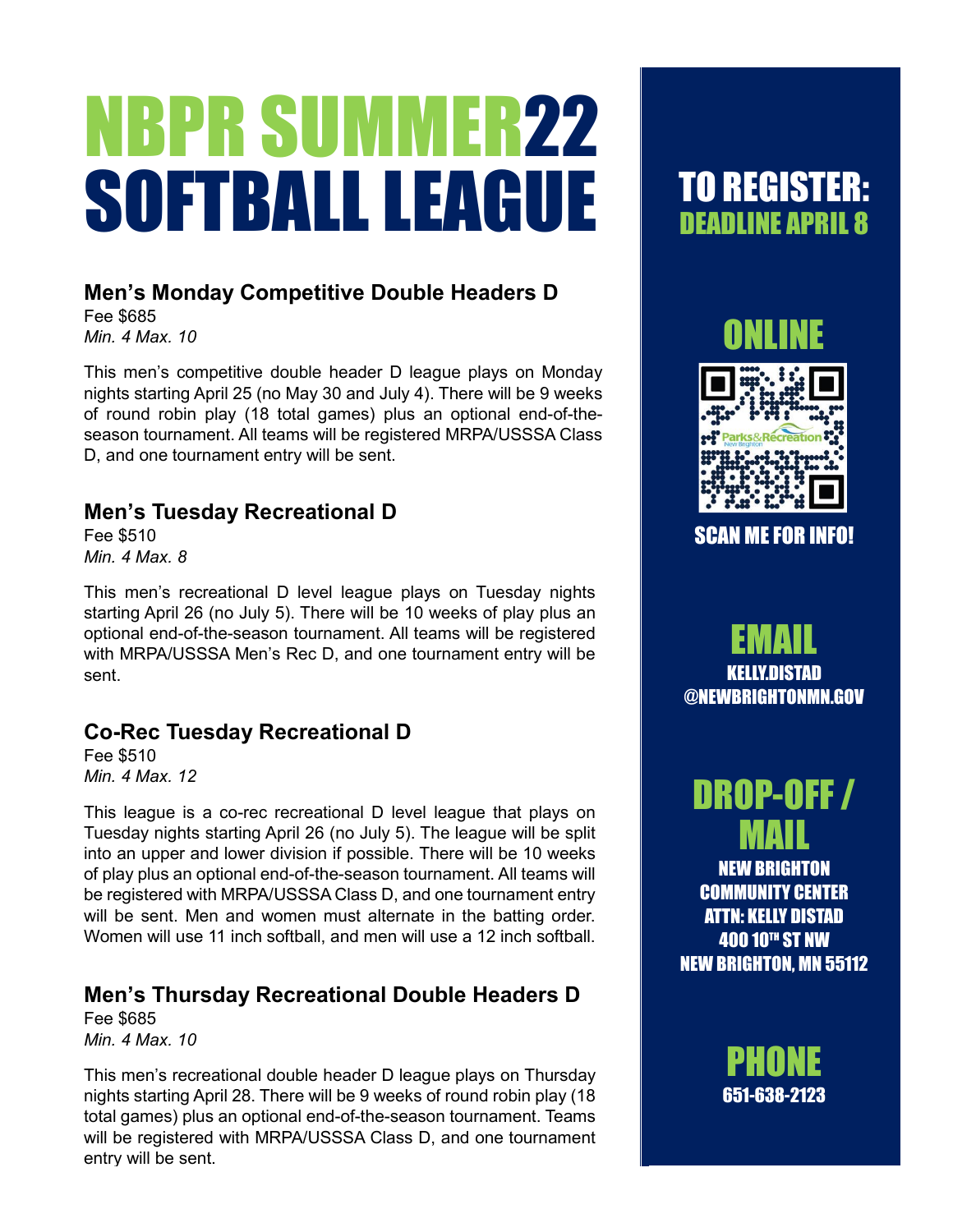# IMPORTANT INFORMATION

- All teams must have a manager or representative attend the manager's meeting on Tuesday, April 19 at 6:30pm.
- All participants must comply with the current COVID-19 executive order.
- Games are played on New Brighton fields. Start times are 6pm, 7pm, 8pm, or 9pm.
- Fees include softballs, scorebooks, umpires and cash prizes for league and tournament winners.
- Players must be 18 years of age. We reserve the right to investigate player eligibility. Players may not play on multiple teams for the MRPA tournaments.
- A \$25 forfeit fee will be charged to teams that forfeit a scheduled game (\$50 for double headers). Fee must be paid prior to next scheduled game. Three forfeits constitute removal from the league.
- Team rosters are due Friday, May 6. Failure to submit a completed roster constitutes an ineligible team.
- Any team that damages park property will be liable for the cost to repair the damage prior to their next game.
- All leagues must start games with 8 eligible players. Games are forfeited if there are not 8 players on the field after 5 minutes.
- Unsportsmanlike conduct and unnecessary roughness will not be tolerated. Players displaying unsportsmanlike conduct or endangering other players will be suspended or ejected from the league for the remainder of the season.
- For league details, including rules and rosters, please visit:

[https://www.newbrightonmn.gov/departments/ParksRecre](https://www.newbrightonmn.gov/departments/ParksRecreation/adultsoftball) [ation/adultsoftball](https://www.newbrightonmn.gov/departments/ParksRecreation/adultsoftball)

## TO REGISTER: DEADLINE APRIL 8

## **ONLINE**



SCAN ME FOR INFO!

EMAIL **KELIY NISTAN** @NEWBRIGHTONMN.GOV

# DROP-OFF / MAIL

NEW BRIGHTON COMMUNITY CENTER ATTN: KELLY DISTAD 400 10TH ST NW NEW BRIGHTON, MN 55112

> **PHONE** 651-638-2123